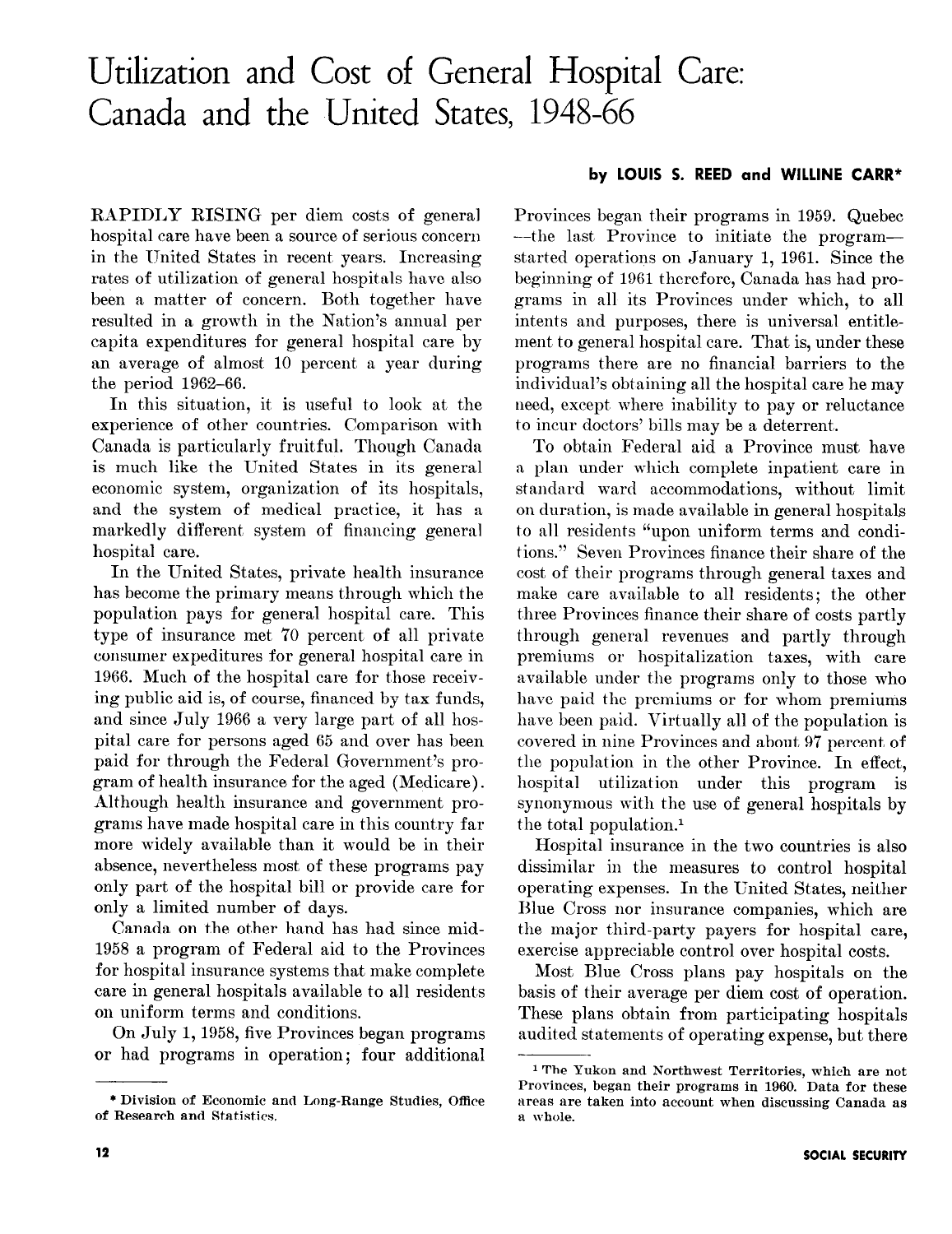is no substantial effort to scrutinize the costs of each hospital and refuse to pay per diem costs that seem excessive in comparison with those of other hospitals. Other plans pay hospitals on the basis of charges but with very little control over those charges. Insurance companies, to all practical purposes, provide indemnity allowances against hospital charges incurred and make no attempt to control hospital costs or charges.

Under the Medicare program, hospitals are paid the reasonable costs of providing hospital care for the aged, and each hospital is paid its reasonable cost of providing care to the aged patients, based on an audited annual financial statement.

The prevailing methods of third-party payments for hospital care in the United States have led some to suggest that they may encourage inflation of hospital operating expenses, since hospitals are reimbursed for their costs, whatever they may be. Some critics state that, in effect, hospitals are paid on a cost-plus basis without the imposition of any corresponding management discipline. The present situation, it has been said, may not give hospitals incentives to control costs or to seek out economies that might be achieved through cooperating in the operation of common services or through avoiding duplication of facilities and services.

In recognition of the problem, the Social Security Amendments of 1967 authorized the Secretary of Health, Education, and Welfare to experiment with various methods of reimbursement of institutions and payments to physicians providing services under the health programs of the Social Security Act. The intent of this legislation was to create for these programs-health insurance for the aged, medical assistance (Medicaid), and maternal and child health programs-additional incentives to efficiency and economy, while supporting high-quality services.

In Canada, on the other hand, all the Provinces under their programs of hospital insurance finance hospitals on what may be called a "budget review" basis. Each hospital submits a detailed budget before the beginning of a given year. This budget contains data on volume of services (admissions, days of service, etc.) provided in the preceding completed year, an estimate of volume of service to be provided in the current year, and

an estimate of service to be provided in the year being budgeted for. Data on personnel, wage and salary rates, and other expenses in the preceding and current years are set forth, together with an estimate of funds required to provide the estimated volume of service in the year ahead.

These budgets are reviewed by persons intimately familiar with the operation of the particular hospital, as well as other hospitals; comparisons are made with comparable institutions; and a decision is made as to the funds required by the institution to provide the volume and standard of service planned. The Provincial authorities also review all proposed hospital construction projects and all hospital purchases of substantial items of equipment (new X-ray machines, cobalt therapy equipment, etc.) with a view to approving only projects and equipment needed, taking account of the facilities and services offered by other hospitals. These procedures are designed to restrict the operating costs of hospitals to those required for efficient operation.

The differences between Canada and the United States in hospital insurance and hospital care arrangements give pertinency to a comparative review of the trends in hospital utilization and costs. The available data do not permit comparison of identical types of hospitals, but the differences are not important. The data for the United States relate, unless otherwise indicated, to all non-Federal general (and allied special) short-term and long-term2 hospitals, as shown in the Annual Guide Issues of the magazine  $Hos$ pitals.

The data for Canada relate, unless otherwise indicated, to what the Canadians call "public" general (and allied special) hospitals-that is, hospitals that serve the general public, are not operated for profit, and accept patients regardless of ability to pay. (These hospitals are increasingly being referred to as "budget review" hospitals since under hospital insurance they receive the funds required for operation on the basis of a budget review.) Such hospitals include those operated by voluntary nonprofit organizations and by local and Provincial governments; they exclude Federal hospitals and proprietary hospitals.

<sup>2</sup> Data for short-term and long-term general hospitals must be combined to be comparable with the Canadian statistics, which make no such distinction.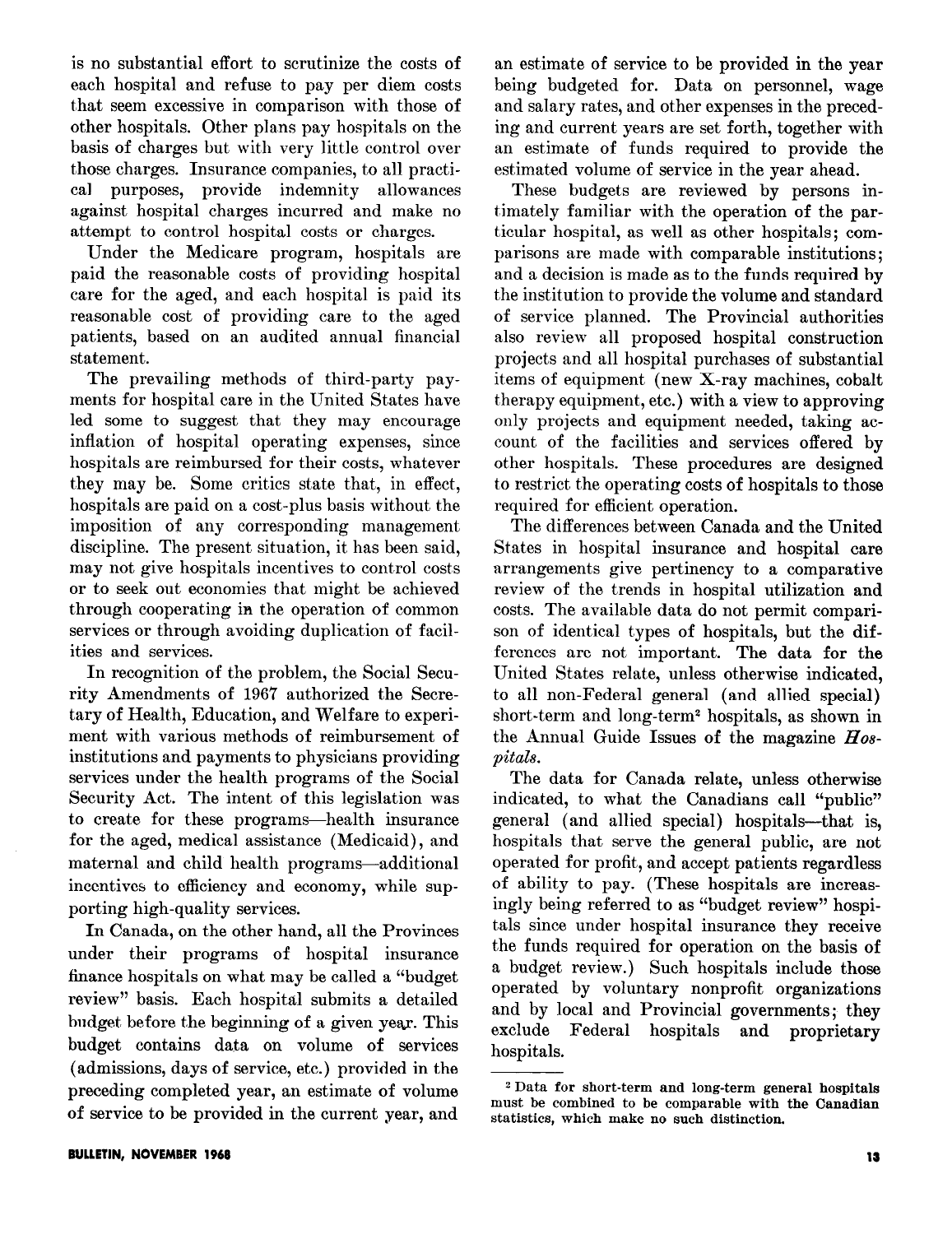## HOSPITAL UTILIZATION

#### Beds

Canada has more general hospital beds in relation to its population than the United States and higher hospital utilization rates.<sup>3</sup> In 1966, Canada had 6.1 beds (rated capacity) in "public" general hospitals per 1,000 civilian population. The United States had 4.3 beds (rated capacity) in non-Federal general hospitals per 1,000 civilian population in 1966. With proprietary and Federal hospitals included, Canada had 6.9 beds (beds set up) in general hospitals per 1,000 total population in 1965. With Federal hospitals included, the United States in 1966 had 4.9 beds (rated capacity) in all general hospitals per 1,000 total population. (Federal general hospitals are considerably more important in the United States than in Canada chiefly because of our large system of hospitals for veterans, which has no counterpart in Canada.) Table 1 Shows that in the period

3 For sources of the data see tables 1 and 4.

1948-66 the number of general hospital beds in relation to population rose considerably faster in Canada than in the United States.

#### Admissions

The hospital admission rates are higher in Canada than in the United States. The rate for "public" general hospitals in Canada in 1966 was 152 per 1,000 population, compared with 140 admissions per 1,000 population in non-Federal general hospitals in this country. In both countries admission rates have increased substantially since  $1948$ -from 111 to  $152$  per 1,000 population in Canada and from 105 to 140 in the United States. Until 1958, the rate of increase was faster in Canada than in the United States; from 1958 to 1964 the increase in both countries was about the same. Since 1964, admission rates in Canada have shown a tendency to decline, while those in the United States have continued to rise. During the whole period 1948-66, admission rates in-

|      |                                                                                                 |                                                                                                 | Canada                                                                                                                      |                                                                                                               | <b>United Stat</b>                                                                             |                                                                                                |                                                                                                                            |                                                                                                 |
|------|-------------------------------------------------------------------------------------------------|-------------------------------------------------------------------------------------------------|-----------------------------------------------------------------------------------------------------------------------------|---------------------------------------------------------------------------------------------------------------|------------------------------------------------------------------------------------------------|------------------------------------------------------------------------------------------------|----------------------------------------------------------------------------------------------------------------------------|-------------------------------------------------------------------------------------------------|
| Year | Rates per 1,000 population                                                                      |                                                                                                 |                                                                                                                             | Average<br>length                                                                                             |                                                                                                | Rates per 1,000 population 2                                                                   |                                                                                                                            |                                                                                                 |
|      | Beds <sup>1</sup>                                                                               | Admissions                                                                                      | Days of<br>саге                                                                                                             | of stay<br>(days per<br>admission)                                                                            | Beds <sup>1</sup>                                                                              | Admissions                                                                                     | Days of<br>care                                                                                                            | length<br>of stay<br>(days per<br>admission)                                                    |
|      |                                                                                                 | "Public" general hospitals                                                                      |                                                                                                                             |                                                                                                               |                                                                                                | Non-Federal general <sup>3</sup> hospitals                                                     |                                                                                                                            |                                                                                                 |
|      | 4.7<br>4.8<br>5,0<br>5.3<br>5.5<br>5,6<br>5.7<br>5.5<br>5.5<br>5.8<br>5.9<br>6.0<br>6.0<br>46.1 | 111<br>119<br>128<br>132<br>140<br>142<br>143<br>145<br>149<br>149<br>152<br>153<br>153<br>4152 | 1,318<br>1,411<br>1,481<br>1,533<br>1,568<br>1,578<br>1.624<br>1,656<br>1.678<br>1.704<br>1,731<br>1,761<br>1,777<br>41.794 | 11.9<br>11.9<br>11.6<br>11.6<br>11.2<br>11.1<br>11.4<br>11.4<br>11.2<br>11.4<br>11.4<br>11.5<br>11.6<br>411.8 | 3.8<br>3.8<br>3.9<br>3.9<br>4.0<br>4.0<br>3.9<br>4.0<br>4.0<br>4.1<br>4.1<br>4.2<br>4.2<br>4.3 | 105<br>112<br>115<br>117<br>123<br>127<br>125<br>130<br>130<br>133<br>136<br>138<br>139<br>140 | 1.084<br>1,050<br>1,054<br>1,042<br>1,077<br>1,103<br>1,088<br>1,096<br>1,106<br>1,134<br>1,158<br>1,174<br>1,177<br>1,215 | 10.3<br>9.4<br>9.2<br>8.9<br>8.8<br>8.7<br>8.7<br>8.4<br>8.5<br>8.5<br>8.5<br>8.5<br>8.5<br>8.7 |
|      |                                                                                                 | All general hospitals                                                                           |                                                                                                                             |                                                                                                               |                                                                                                | All general hospitals                                                                          |                                                                                                                            |                                                                                                 |
|      | 6.7<br>6.4<br>6.7<br>6.9<br>6.9<br>(5)                                                          | 151<br>156<br>158<br>162<br>161<br>$(5)$                                                        | 1.915<br>1.866<br>1,969<br>2,017<br>2,029<br>(5)                                                                            | 12.7<br>12.0<br>12.5<br>12.5<br>12.6<br>(5)                                                                   | 4.6<br>4.5<br>4.6<br>4.7<br>4.7<br>4.9                                                         | 133<br>136<br>140<br>145<br>145<br>146                                                         | 1.267<br>1.266<br>1,294<br>1,327<br>1,329<br>1,386                                                                         | 9.5<br>9.3<br>9.3<br>9.2<br>9.1<br>9.5                                                          |

TABLE 1.-General hospital care, Canada and the United States, 1948-66

' Rated capacity, except for all general hospitals in Canada where data are for beds set up.<br>- <sup>2</sup> Rates for non-Federal hospitals, based on Bureau of the Census estimated

resident civilian population as of July 1 of each year; for all general hospitals, based on estimated total resident population, including the Armed Forces,

8s of July 1 of each year. 3 Short-term and long-term hospitals combined.

4 Prellmlnary estimates.

<sup>5</sup> Not available.<br>
In Source: CANADA—data on beds for 1948–65 from *Hospital Statistics*, vol.<br>
I, various years, Dominion Bureau of Statistics. Data on admissions and days<br>
of care for 1948–62 from *Hospital Care in Cana*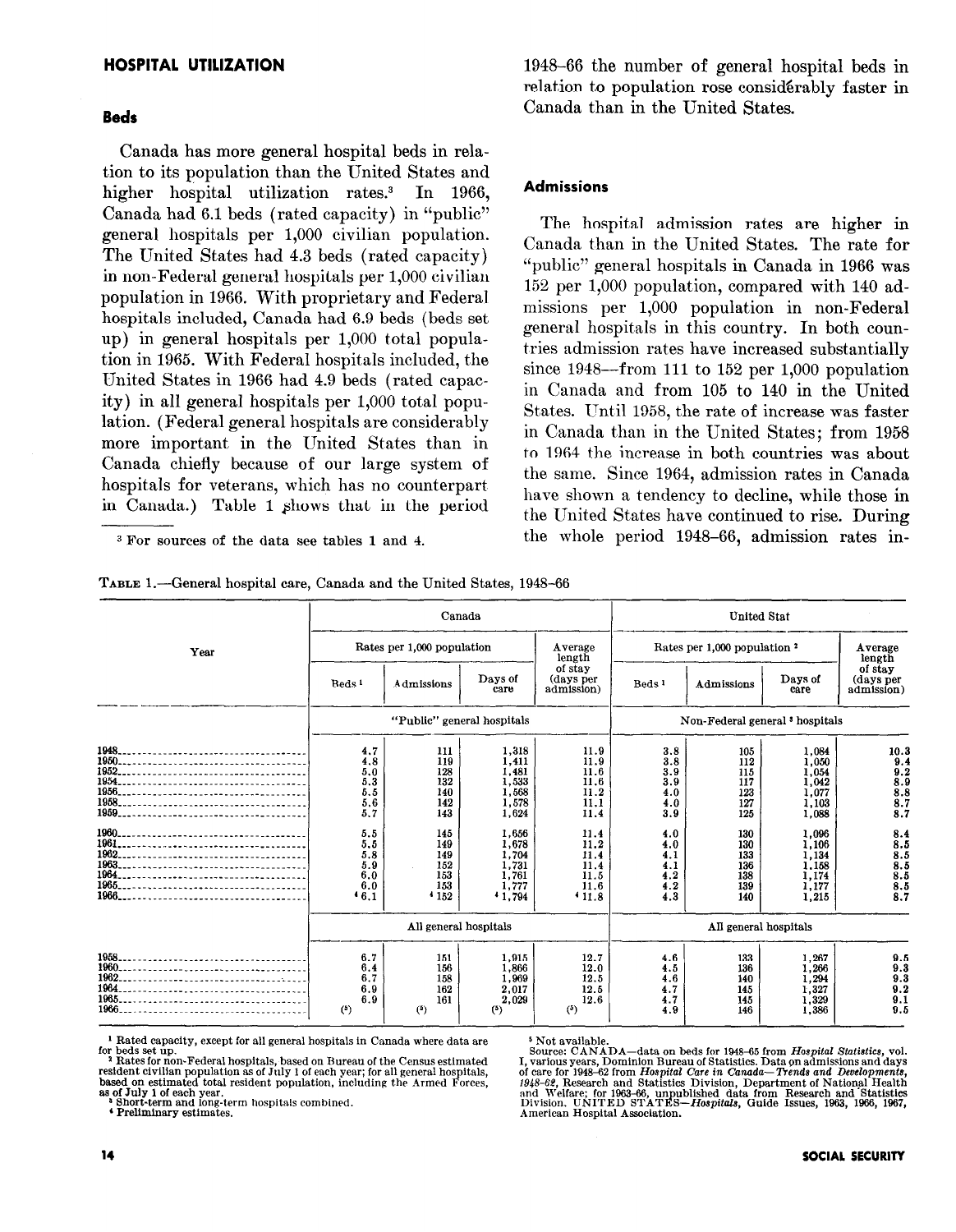CHART 1.-Days of general hospital care per 1,000 population, Canada and the United States, 1948-66



creased 3'7 percent in Canada and 33 percent in the United States.

## Length of Stay

For the entire period under review the average length of stay in general hospitals has been consistently higher in Canada than in the United States. In 1948 it was 11.9 days in Canada, compared with 10.3 days in the United States. In 1966 it was 11.8 days in Canada and 8.7 days in the United States. In Canada the average length of stay declined from 1948 to 1958 and since then has increased. In the United States the length of stay declined through 1960, then leveled off, and increased slightly in 1966.

#### Days of Service

Canada's higher admission rate coupled with its longer average length of stay produces a considerably higher number of patient days of general hospital care per 1,000 population than that in the United States-in 1966 almost 1,800 days of care per 1,000 population, compared with 1,215 days. During 1948-66, the number of days of care per 1,000 population in Canada increased from **1.318 to 1.794, or by 36 percent.** During the same period the rate per 1,000 population rose 12 percent in the United States, from 1,084 per 1,000 to 1,215 (table 1 and chart 1).

For the United States, the number of days of care per 1,000 population was at approximately the same level in 1959 as it was in 1948. Since 1959 it has increased 11.7 percent. In Canada, the number of days of care per 1,000 population rose rapidly from 1948 to about 1956, then leveled off for 2 years, increased sharply in 1959 and  $1960$ the first 2 years of the hospital insurance program -and has continued to rise, though at a slightly lower rate. The data seem to indicate an upward jog in the volume of care in Canada with the inception of the national hospital insurance program.

The 3-percent increase in hospital utilization in the United States during 1966 (more than the average annual rise since 1959) may reflect in part increased demand as a result of the Medicare program, which began providing benefits in July 1966. The full effect of Medicare, of course, would not be seen until 1967.4

The difference in the use of hospitals in the two countries is not narrowed when the comparison is made in terms of all general hospitalsincluding proprietary and Federal hospitals in Canada and Federal hospitals in this country. Data for Veterans Administration hospitals for 1965 (the latest year that such figures are shown separately) show that these hospitals provided 100 days of care in general hospitals per 1,000 population-much of it for long-term patients. When Federal hospitals are included, the average length of hospital stay in the United States rises to 9.1 and 9.5 days per 1,000 in 1965 and 1966, respectively; the total number of days of care per 1,000 total population becomes 1,329 and 1,386 for these years. Inclusion of Federal and proprietary hospitals in Canada similarly raises rates of hospital use. In 1965 the average length of stay in all Canadian general hospitals was 12.6 days per  $1,000$  and the total number of days of care was 2,029 per 1,000 population.

<sup>-1</sup> Actually, the statistics reported by hospitals to the American Hospital Association are for the year ending not later than October. The 1966 figures could therefore reflect Medicare's operation for only about 3 or 4 months. IJnpublished data from the Panel Survey of the American Hospital Association indicate-for the year ended June 30, 1967-a 4.3-percent increase in the number of days of care per 1,000 population in non-Federal short-term hospitals over the number in the preceding year.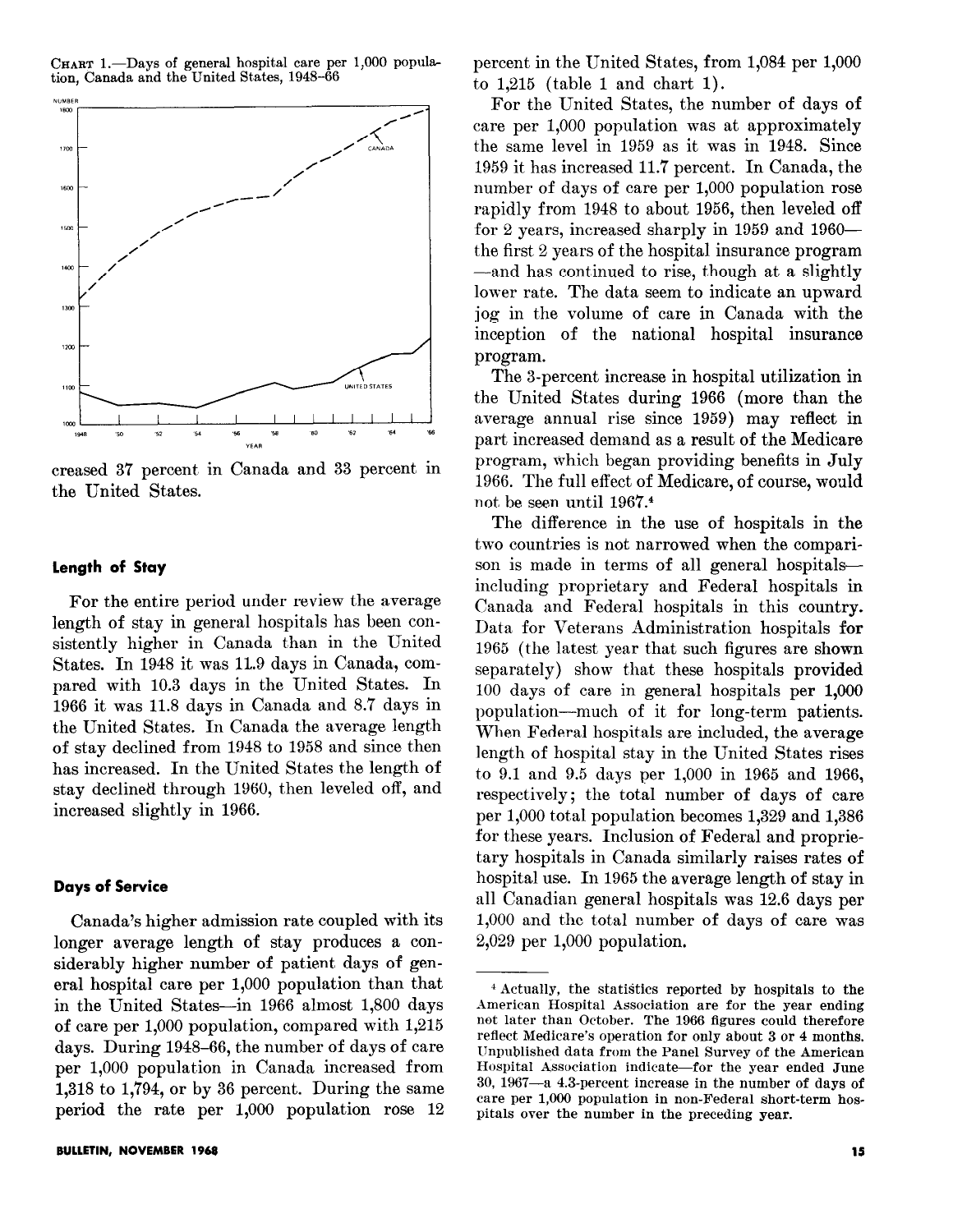## Provincial and Regional Variations

Both countries have significant regional variations in hospital utilization. Canadian admissions in 1966 to "public" general hospitals ranged from 128 per 1,000 population in Quebec to 219 per 1,000 population in Saskatchewan. Days of care per 1,000 population ranged from 1,493 in Newfoundland to  $2.295$  in Saskatchewan.<sup>5</sup> In the United States, admissions per 1,000 population to non-Federal general hospitals ranged from 130 in the Middle Atlantic States to 159 in the West North Cemral States; days of care per 1,000 population ranged from 994 in the West South Central States to 1,450 in the New England States.

For both admissions and days of care in relation to the national figures, the regional range is much greater in Canada than in the United States. The differences among the Canadian Provinces shown in table 2 have persisted for many years and apparently are the result of many factors not easily dealt with here. In any case, the existence of universal hospital insurance for many years-in Saskatchewan, for example, which has had its program since 1947, and British Columbia, which started its program in 1949-is only one factor. (Why do people in Alberta need or use so many more days of care than the people of Nova Scotia? Supply of beds and hospital occupancy is not the answer since

TABLE 2.-Canada: "Public" general hospital care, by province, 1966 l -

|                                                                                                                                                                                                                                                                                                                                                                                                                                                                                                                                                        |                   | Rates per 1,000 population |                 |                                                |  |  |
|--------------------------------------------------------------------------------------------------------------------------------------------------------------------------------------------------------------------------------------------------------------------------------------------------------------------------------------------------------------------------------------------------------------------------------------------------------------------------------------------------------------------------------------------------------|-------------------|----------------------------|-----------------|------------------------------------------------|--|--|
| Province                                                                                                                                                                                                                                                                                                                                                                                                                                                                                                                                               | Beds <sup>2</sup> | Admis-<br>sions            | Days of<br>care | length of<br>stay (days<br>per ad-<br>mission) |  |  |
| $Canada$ <sub>1</sub> , $1$ <sub>1</sub> , $1$ <sub>1</sub> , $1$ <sub>1</sub> , $1$ <sub>1</sub> , $1$ <sub>1</sub> , $1$ <sub>1</sub> , $1$ <sub>1</sub> , $1$ <sub>1</sub> , $1$ <sub>1</sub> , $1$ <sub>1</sub> , $1$ <sub>1</sub> , $1$ <sub>1</sub> , $1$ <sub>1</sub> , $1$ <sub>1</sub> , $1$ <sub>1</sub> , $1$ <sub>1</sub> , $1$ <sub>1</sub> , $1$ <sub>1</sub> , $1$ <sub>1</sub> , $1$ <sub>1</sub> , $1$ <sub>1</sub> , $1$ <sub>1</sub> , $1$ <sub>1</sub> , $1$ <sub>1</sub> , $1$ <sub>1</sub> , $1$ <sub>1</sub> , $1$ <sub>1</sub> | 6.10              | 152                        | 1.794           | 11.8                                           |  |  |
| Newfoundland.                                                                                                                                                                                                                                                                                                                                                                                                                                                                                                                                          | 5.32              | 132                        | 1,493           | 11.3                                           |  |  |
| Prince Edward Island<br>Nova Scotia                                                                                                                                                                                                                                                                                                                                                                                                                                                                                                                    | 6.69<br>5.63      | 167<br>151                 | 1.687<br>1.610  | 10.1<br>10.7                                   |  |  |
| New Brunswick                                                                                                                                                                                                                                                                                                                                                                                                                                                                                                                                          | 5.78              | 169                        | 1.789           | 10.6                                           |  |  |
| Quebec                                                                                                                                                                                                                                                                                                                                                                                                                                                                                                                                                 | 5.45              | 128                        | 1.582           | 12.4                                           |  |  |
| Ontario                                                                                                                                                                                                                                                                                                                                                                                                                                                                                                                                                | 6.02              | 147                        | 1,882           | 12.8                                           |  |  |
|                                                                                                                                                                                                                                                                                                                                                                                                                                                                                                                                                        | 6.23              | 171                        | 1.855           | 10.8                                           |  |  |
| Saskatchewan                                                                                                                                                                                                                                                                                                                                                                                                                                                                                                                                           | 7.60              | 219                        | 2.295           | 10.5                                           |  |  |
| Alberta.<br>.                                                                                                                                                                                                                                                                                                                                                                                                                                                                                                                                          | 7.47              | 194                        | 2.161           | 11.1                                           |  |  |
| British Columbia                                                                                                                                                                                                                                                                                                                                                                                                                                                                                                                                       | 5.63              | 168                        | 1.704           | 10.1                                           |  |  |
| Northwest Territories                                                                                                                                                                                                                                                                                                                                                                                                                                                                                                                                  | 1.73              | 213                        | 1.845           | 8.7                                            |  |  |
|                                                                                                                                                                                                                                                                                                                                                                                                                                                                                                                                                        | 10.28             | 249                        | 2.235           | 9.0                                            |  |  |

 $\overline{1}$ 

' Preliminary estimates. \* Regional data are for 1966 (1966 data not available).

Source: See table 1.

the hospitals in both these Provinces have about the same rate of occupancy.)

Similarly, in the United States the regional differences in hospital utilization seem to be the result of a variety of factors. Ability to purchase care as reflected in per capita income and the prevalence of hospital insurance are only two among many factors.

## Explanation of Diverse Trends

Hospital utilization patterns in the two countries differ for many reasons. Universal entitlement of Canadian population to hospital care is but one of the factors accounting for the differences. Marked dissimilarities in hospital utilization were evident before 1948, a decade before Canada's hospital program began.

The difference in hospital utilization relates much more to length of stay than to the rate of admission. Canada's considerably greater average length of stay may be explained in part by the fact that it has considerably fewer nursing-home beds in relation to its population than the United States and that much long-term chronic care is provided in Canadian hospitals. (In the United States this type of care is rendered in nursing homes and is thus not reflected in hospital statistics.) In June 1965 the United States had 18,934 licensed nursing homes and related facilities, with a total of  $759,000$  beds-640,000 in facilities offering nursing care.<sup>6</sup> From these data

<sup>6</sup> U.S. Public Health Service, Licensed Nursing Homes and Related Facilities, January 1966.

| by region, 1966 | TABLE 3.—United States: Non-Federal general hospital care, <sup>1</sup> |         |
|-----------------|-------------------------------------------------------------------------|---------|
|                 | Rates per 1,000 population <sup>2</sup>                                 | Average |

|                                                                                                                                                                     | Rates per 1,000 population <sup>2</sup>                     | <b>Average</b><br>length of                                 |                                                                             |                                                               |
|---------------------------------------------------------------------------------------------------------------------------------------------------------------------|-------------------------------------------------------------|-------------------------------------------------------------|-----------------------------------------------------------------------------|---------------------------------------------------------------|
| Region                                                                                                                                                              | Beds                                                        | Admis-<br>sions                                             | <b>Days of</b><br>care                                                      | stay (days<br>per ad-<br>mission)                             |
| United States.                                                                                                                                                      | 4.3                                                         | 140                                                         | 1,215                                                                       | 8.7                                                           |
| New England<br>Middle Atlantic<br>South Atlantic<br>East North Central<br>East South Central<br>West North Central<br>West South Central<br>$M$ ountain<br>Pacific. | 5.1<br>4.8<br>3.8<br>4.3<br>3.8<br>5.2<br>3.9<br>4.1<br>4.0 | 142<br>130<br>135<br>141<br>144<br>159<br>146<br>149<br>134 | 1,450<br>1,418<br>1,088<br>1,258<br>1.039<br>1.395<br>994<br>1,068<br>1,071 | 10.2<br>10.9<br>8.1<br>9.0<br>7.2<br>8.8<br>6.8<br>7.2<br>8.0 |

1 Short-term and long-term hospitals combined. 2 Based on Bureau of the Census estimated civilian population as of July 1, 1966.

Source: See table 1.

<sup>5</sup> Rates in the Yukon and Northwest Territories, both of which are very sparsely populated, are excluded in this discussion. Data for these Territories are, however, included in those for Canada as a whole.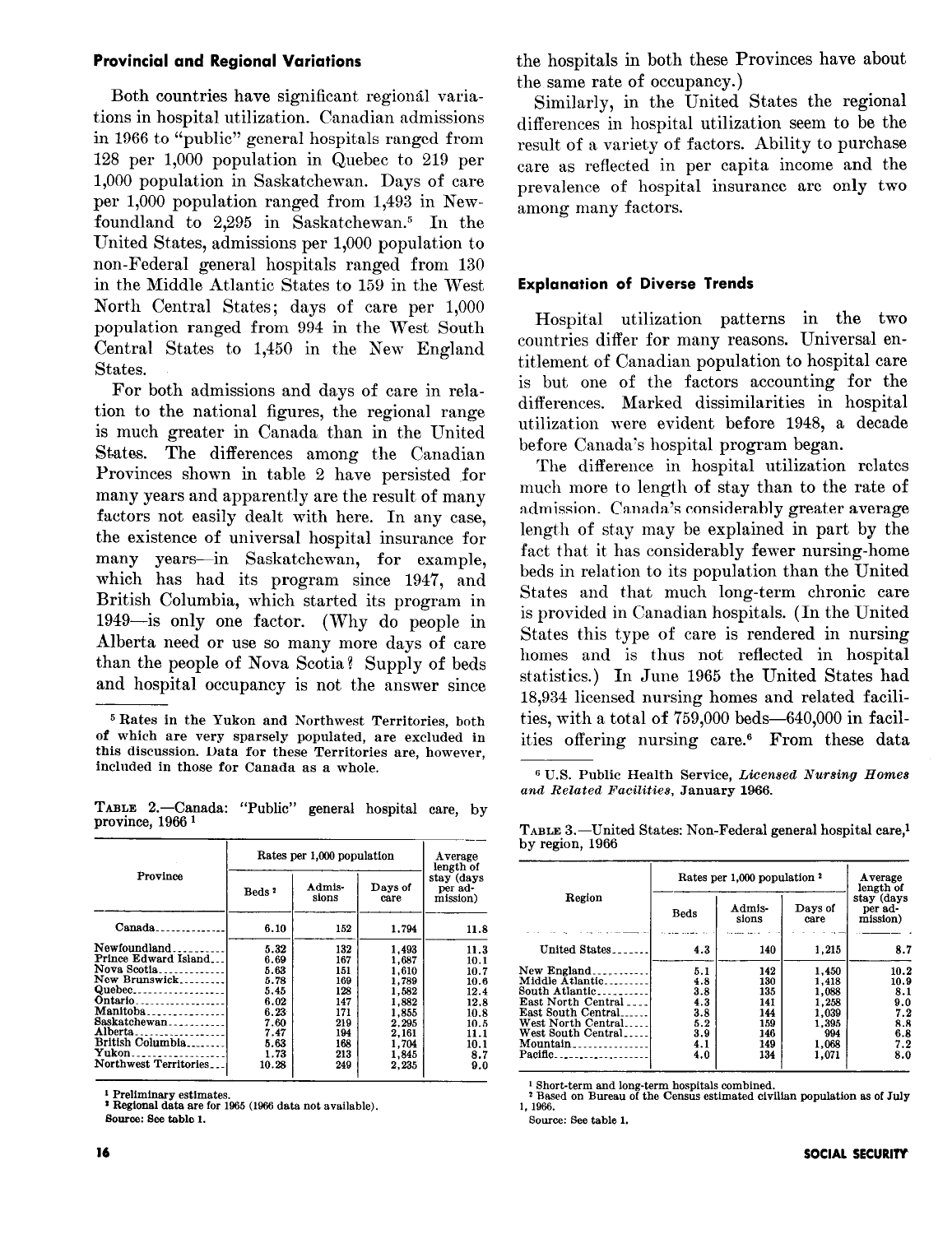it appears that the total number of beds in nursing homes and related facilities in that year was approximately 80 percent of the total number of all general hospital beds.

The situation is in marked contrast with that of Canada, where there were 1,146 so-called related institutions in 1966, with a capacity of 57,976 beds.? The number of beds in these institutions represented about 41 percent of the total number in all general hospitals.

Since 1960 the average length of hospital stay in Canada has risen a little more than the average in the United States-a reflection, possibly, of the differences in hospital insurance in the two countries. In Canada, patients may stay in hospitals as long as they need care. In this country, where hospital insurance is not as extensive and has limits on duration of benefits, some patients may ask to be discharged because they can no longer afford the cost of hospital stay.

Other factors such as climate, geographical location, and supply of physicians may also be relevant. Canada is more rural than the United States, and some of the rural population lives at considerable distance from hospitals. In winter, in some parts of rural Canada, roads are frequently closed because of snow and travel is difficult and hazardous. The number of physicians in relationship to the population is less than the number in the United States. As a result, physicians make very few home calls, and encourage their patients to come into the hospitals and to stay until they can be safely discharged. They may take into account weather and travel conditions and the difficulties that may arise if the patient must return to the hospital after a relapse. In addition, these differences reflect differences in the opinions or habits of Canadian and United States doctors with respect to the use of general hospitals.

In Canada as in the United States, there are those who point to the relatively low hospital utilization of those served by the various grouppractice prepayment plans and conclude that there is much unnecessary hospitalization in both countries.

The Steelworkers Group Health Plan at Sault Ste. Marie, Ontario, reports for the year ended September 1964 that its hospital days of service were 680 per 1,000 population covered, compared with  $1,400$  for the general population in that area and 1,850 per 1,000 population for all of Ontario.<sup>8</sup>

In the United States, the reports on hospital utilization under the Federal employees health benefits program show that the group-practice plans had a hospital utilization rate less than half of that under the Blue Cross-Blue Shield plan and under the Aetna plan.<sup>9</sup>

## HOSPITAL COSTS

## Cost Per Patient Day

In 1966 the gross operating expenses of all Canadian "public" general hospitals amounted to \$1,281 million-\$35.74 per patient day. In the United States the total operating expenses of all non-Federal general hospitals (short-term and long-term combined) amounted to \$10,073 million, or \$45.46 per patient day.

Many factors enter into this difference in per diem expense-lower wage and salary rates and cost of living in Canada, for example. No direct comparison of quality or level of care provided in hospitals of the two countries is attempted here. It is germane, however, that the average size of general hospitals in Canada (118 beds in "public" hospitals in 1965) is considerably smaller than the average size of general hospitals in the United States (155 beds in short-term nonprofit hospitals in  $1966$ ).<sup>10</sup> The U.S. average would be a little larger if one included nonprofit long-term general hospitals as well, but data for these hospitals are not available.

In both countries, per diem expense increases

<sup>&</sup>lt;sup>7</sup> Dominion Bureau of Statistics, List of Canadian Hospitals and Related Institutions and Facilities, 1966. Related institutions include infirmaries, nursing homes, rest homes, and homes for the aged, the blind, and the senile.

<sup>8</sup> See Group Health and Welfare News, January 1967, page 4.

<sup>9</sup> See George St. J. Perrott, "The Federal Employees Health Benefits Program : Fifth Term Coverage and Utilization," Group Health and Welfare News, May 1967, and "Utilization of Hospital Services Under the Federal Employees Health Benefits Program," American Journal of Public Health, January 1966.

<sup>10</sup> Figures for Canada derived from data in Hospital Statistics: Hospitul Beds, 1965, vol. I, page 37; data for the United States from Hospitals, Guide Issue, August 1, 1967, page 453.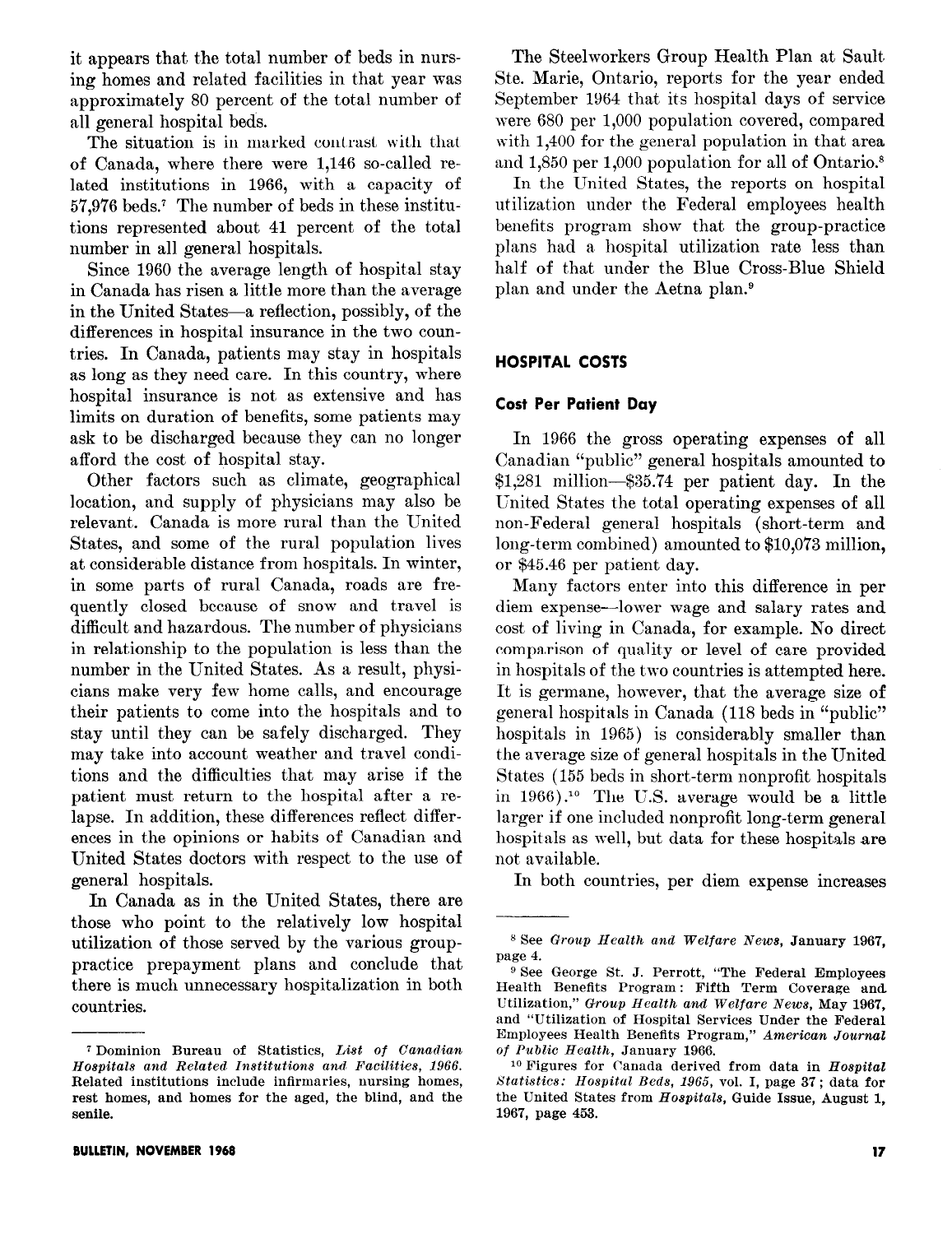CHART 2.-Per diem cost in general hospitals, Canada and the United States, 1948-66



with size of hospital up to a certain point (300- 400 beds) ; beyond that point there is little if any further rise. Per diem expense increases with size because larger hospitals, have a wider range of services and facilities than small ones have. The difference between Canada and the United States in per diem expense therefore reflects in part the fact that the United States has relatively more large hospitals and fewer small ones.

In both Canada and the United States, per diem hospital expense has been increasing rapidly. Per diem hospital expense in Canada's "public" general hospitals was \$7.73 in 1948 ; for non-Federal general hospitals in the United States it was \$11.58. The percentage increase between 1948 and 1966 was 362 in Canada and 293 in the United States.

From 1948 to 1959, per diem costs in the two countries rose at virtually identical rates (table 4 and chart 2). Since 1959, the first full calendar year of Federal aid to Provincial programs of hospital insurance, per diem hospital costs in Canada have risen by a larger percentage (though not in dollar amounts) than those in the United States.

Canada's more rapid increase in hospital per diem expense may reflect the possibility that, at the beginning of the period, hospitals in that country provided a level of care inferior to that in the United States and that, during the period in question, Canadian hospitals have been improved and upgraded so that they provide a level

of care more nearly equal to that in the United States. Different trends in price levels in the two countries may also be a factor, as well as the relative number of paid hospital personnel.

From 1948 through 1965 the annual rates of increase in the number of personnel per 100 patients (adults and children) were generally higher in Canada than in the United States. For 1958-66 the number of equivalent full-time personnel (full-time personnel plus full-time equivalents of part-time personnel) per 100 average patient census has been as follows:



1 Not available.

## Per Capita Expenditures for Hospital Care

For the whole period under review per capita expenditures for the operation of general hospitals have risen significantly more in Canada than in the United States. In 1948 the per capita operating expenses of "public" general hospitals amounted in Canada to \$10.19; in the United States the operating expenses of all non-Federal general hospitals amounted to \$12.50 per capita. By 1959, hospital operating expenses per capita were approximately the same-about \$30.00-in both countries. By 1966 these expenses had risen to \$55.23 per capita in the United States but to \$64.00 in Canada. Canada's greater increase reflects in part the faster rise in hospital expense per diem but mainly the much greater growth in days of care per 1,000 population in that country.

#### Proportion of GNP Spent for Hospital Care

For the period from 1948 to 1966, Canada has been spending a larger percentage of its gross national product (GNP) for general hospital care than the United States has spent, and the propor-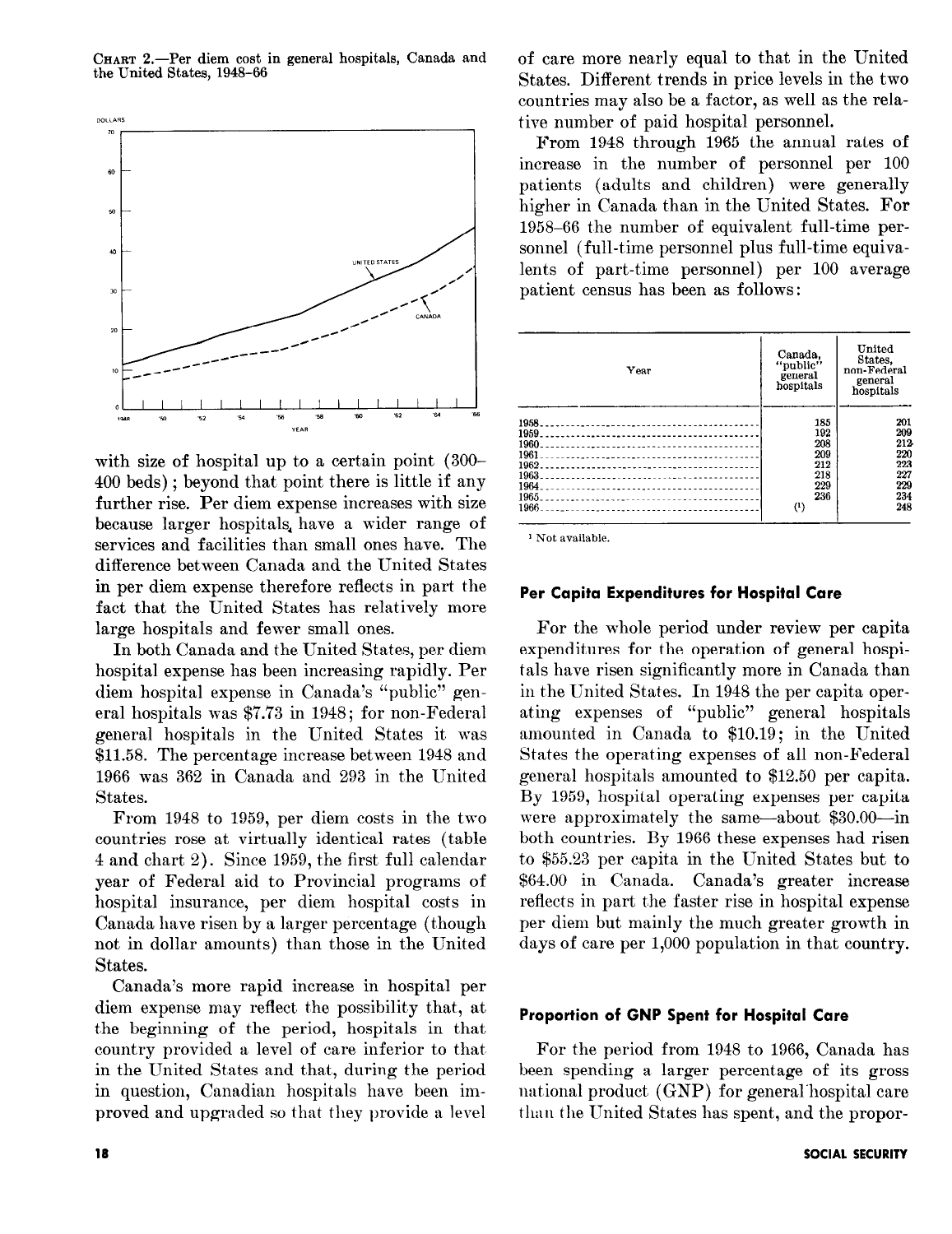|                                                                                                                                 | Canada, "public" general hospitals                                                             |                                                                                                 |                                                                        |                                                                                                   |                                                                          | United States, non-Federal general hospitals <sup>4</sup>                                         |                                                                                                 |                                                                     |                                                                                                   |                                                                      |
|---------------------------------------------------------------------------------------------------------------------------------|------------------------------------------------------------------------------------------------|-------------------------------------------------------------------------------------------------|------------------------------------------------------------------------|---------------------------------------------------------------------------------------------------|--------------------------------------------------------------------------|---------------------------------------------------------------------------------------------------|-------------------------------------------------------------------------------------------------|---------------------------------------------------------------------|---------------------------------------------------------------------------------------------------|----------------------------------------------------------------------|
|                                                                                                                                 | Cost per patient day 1                                                                         |                                                                                                 | Total cost                                                             |                                                                                                   | Cost per patient day 1                                                   |                                                                                                   |                                                                                                 | Total cost                                                          |                                                                                                   |                                                                      |
| Year                                                                                                                            | Amount                                                                                         | Index,<br>$1948 = 100$                                                                          | Annual<br>percentage<br>increase                                       | Per<br>capita ?                                                                                   | As percent<br>of gross<br>national<br>product <sup>3</sup>               | Amount                                                                                            | Index,<br>$1948 = 100$                                                                          | Annual<br>percentage<br>increase                                    | Per<br>capita <sup>5</sup>                                                                        | As percent<br>of gross<br>national<br>product <sup>6</sup>           |
| 1950<br>1951<br>1952<br>1953<br>1955<br>1956<br>1957                                                                            | \$7.73<br>8.57<br>9.16<br>10.21<br>11.62<br>12.48<br>13.39<br>14.06<br>14.84<br>16.13<br>17.84 | 100.0<br>110.9<br>118.5<br>132.1<br>150.3<br>161.5<br>173.2<br>181.9<br>192.0<br>208.7<br>230.8 | 10.9<br>6.9<br>11.5<br>13.8<br>7.4<br>7.3<br>5.0<br>5.5<br>8.7<br>10.6 | \$10.19<br>11.37<br>12.61<br>14.46<br>16.21<br>18.25<br>20.05<br>21.33<br>23.21<br>25.04<br>26.72 | 0.7<br>.9<br>1.0<br>1.0<br>1.0<br>1.1<br>1.2<br>1.2<br>1.2<br>1.3<br>1.4 | \$11.58<br>12.67<br>14.19<br>15.53<br>16.81<br>18.48<br>19.98<br>21.05<br>22.34<br>23.94<br>26.01 | 100.0<br>109.4<br>122.5<br>134.1<br>145.2<br>159.6<br>172.5<br>181.8<br>192.9<br>206.7<br>224.6 | 9.4<br>12.0<br>9.4<br>8.2<br>9.9<br>8.1<br>5.4<br>6.1<br>7.2<br>8.6 | \$12.50<br>13.11<br>14.84<br>16.04<br>17.66<br>19.38<br>20.73<br>22.25<br>23.96<br>26.10<br>28.55 | 0.7<br>$\frac{8}{8}$<br>. 7<br>8.<br>8.9<br>9.9<br>1.0<br>1.0<br>1.1 |
| 1958______________________________<br>1959<br>1960<br>1961<br>1962<br>1963<br>1964<br>1965<br>1966_____________________________ | 19.10<br>21.06<br>23.01<br>25.03<br>27.06<br>29.23<br>32.09<br>135.74                          | 247.1<br>272.4<br>297.7<br>323.8<br>350.1<br>378.1<br>415.1<br>7462.4                           | 7.1<br>10.3<br>9.3<br>8.8<br>8.1<br>8.0<br>9.8<br>711.4                | 30.69<br>34.66<br>38.14<br>42.13<br>46.47<br>51.04<br>56.67<br>764.00                             | 1.5<br>1.7<br>1.9<br>1.9<br>2.0<br>2.1<br>2.1<br>72.2                    | 28.19<br>30.16<br>32.77<br>34.47<br>36.60<br>39.39<br>42.28<br>45.46                              | 243.4<br>260.4<br>283.0<br>297.7<br>316.1<br>340.2<br>365.1<br>392.6                            | 8.4<br>7.0<br>8.7<br>5.2<br>6.2<br>7.6<br>7.3<br>7.5                | 30.58<br>33.06<br>36.23<br>39.09<br>42.36<br>46.24<br>49.78<br>55.23                              | 1.1<br>1.2<br>1.3<br>1.3<br>1.3<br>1.4<br>1.4<br>1.5                 |

<sup>1</sup> Excludes patient days of newborn infants.<br><sup>2</sup> Based on *Intercensal Population Estimates*, Dominion Bureau of Statistics<br><sup>3</sup> Gross national product from *National Accounts of Income and Expenditure*<br>Dominion Bureau of

4 Short-term and long-term hospitals combined. 5 Based on Bureau of the Census estimated civilian population as of July 1 of each year.

Gross national product form Statistical Abstract, annual issues, Bureau of the Census. ' Preliminary estimates.

Source: CANADA-cost per patient day for 1948-52 derived by the Office of Research and Statistics, Social Security Administration, on basis of average

tion has been rising considerably faster in Canada than in the United States.

In the United States, 0.7 percent of the GNP was spent for general hospital care (non-Federal

|  |                                                  |  |  | TABLE 5.—United States: Cost of care in short-term and |  |
|--|--------------------------------------------------|--|--|--------------------------------------------------------|--|
|  | long-term non-Federal general hospitals, 1948–66 |  |  |                                                        |  |

|                             | $_{\rm Short-term}$                     |                                    | Long-term                               |                                    |  |
|-----------------------------|-----------------------------------------|------------------------------------|-----------------------------------------|------------------------------------|--|
| Year                        | Cost per<br>patient<br>day <sup>1</sup> | Cost<br>per<br>capita <sup>2</sup> | Cost per<br>patient<br>day <sup>1</sup> | Cost<br>per<br>capita <sup>2</sup> |  |
| $1948$                      | \$13.08                                 | \$11.83                            | \$3.84                                  | \$0.67                             |  |
|                             | 14.34                                   | 12.43                              | 4.07                                    | .68                                |  |
| 1950                        | 15.61                                   | 14.06                              | 5.34                                    | .78                                |  |
| 1951                        | 16.77                                   | 15.26                              | 6.29                                    | .77                                |  |
| 1952                        | 18.34                                   | 16.75                              | 6.66                                    | .92                                |  |
|                             | 19.94                                   | 18.31                              | 8.17                                    | 1.07                               |  |
|                             | 21.76                                   | 19.54                              | 8.53                                    | 1.19                               |  |
|                             | 23.12                                   | 21.07                              | 8.09                                    | 1.18                               |  |
| 1956_______________________ | 24.13                                   | 22.54                              | 10.26                                   | 1.42                               |  |
|                             | 26.03                                   | 24.61                              | 10.30                                   | 1.49                               |  |
|                             | 28.28                                   | 27.03                              | 10.71                                   | 1.52                               |  |
|                             | 30.19                                   | 29.05                              | 12.49                                   | 1.53                               |  |
| 1960                        | 32.26                                   | 31.53                              | 12.90                                   | 1.53                               |  |
| 1961                        | 35.02                                   | 34.49                              | 14.43                                   | 1.74                               |  |
| 1962                        | 36.82                                   | 37.22                              | 15.16                                   | 1.87                               |  |
|                             | 38.94                                   | 40.35                              | 16.62                                   | 2.01                               |  |
|                             | 41.59                                   | 44.09                              | 18.90                                   | 2.15                               |  |
|                             | 44.51                                   | 47.67                              | 19.86                                   | 2.12                               |  |
| $1966$ $-22222222222$       | 47.88                                   | 53.03                              | 20.52                                   | 2.20                               |  |

Excludes patient days of newborn infants.

Source: Hospitals, Guide Issue, 1960-67, American Hospital Association.

daily number of patients reported in Hospital Etatistics, vol. I, 1963 (Domin-<br>ion Bureau of Statistics) and gross operating expenditures from unpublished<br>data from Research and Statistics Division, Department of National Statistics Division; cost per patient day and cost per capita for 1961–64 from<br>Annual Report of the Minister of National Health and Welfare on the Operation<br>of Agreements with the Provinces Under the Hospital Insurance and Hospital Association.

hospitals) in 1948; in Canada for the same year the proportion was 0.9 percent ("public" general hospitals). By 1959 the proportion of the GNP spent for hospital care had increased to 1.5 percent in Canada and 1.1 percent in the United States. In 1966 the analogous proportions were 2.2 percent in Canada and 1.5 percent in the United States.

#### Provincial and Regional Variation in Costs

Data on per diem expense for the Canadian Provinces show a range from \$27 in Prince Edward Island to \$44 in Quebec (table 6). Per capita expenditures were highest in Quebec followed by those in Ontario and Saskatchewan. They were lowest in Prince Edward Island and Newfoundland.

Among the regions in the United States, per diem hospital expense ranged from \$39 in the East South Central States to \$56 in the Pacific States (table 7). Per capita hospital expense

<sup>2</sup> Based on Bureau of the Census estimated civilian population as of July 1 of each year.